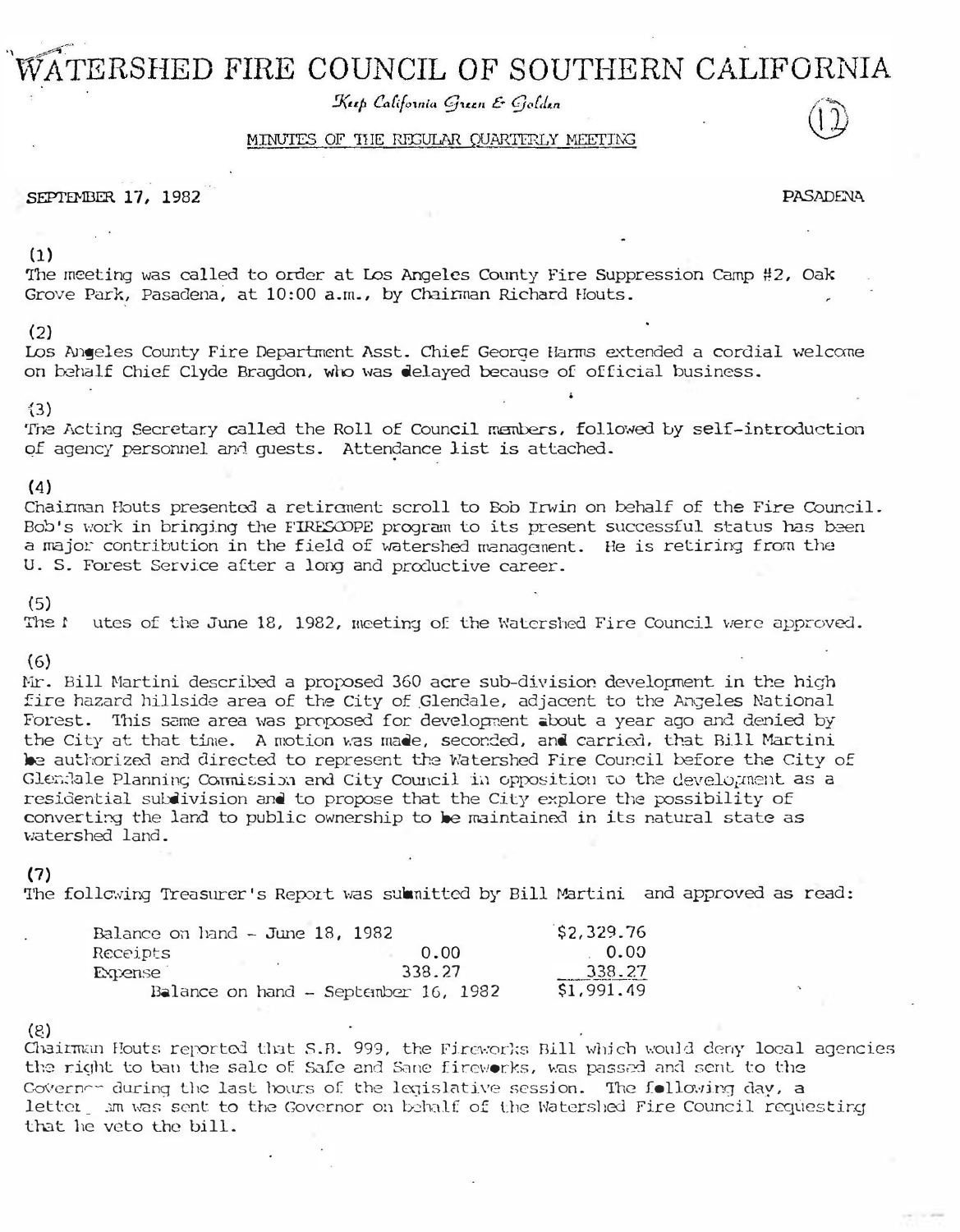# TERSHED FIRE COUNCIL OF SOUTHERN CALIFORNIA

Keep California Green & Golden

# MINUTES OF THE REGULAR QUARTERLY MEETING

SEPTEMBER 17, 1982 PASADENA

(1)

The meeting was called to order at Los Angeles County Fire Suppression camp #2, Oak Grove Park, Pasadena, at 10:00 a.m., by Chainman Richard Houts.

## (2)

Los Angeles County Fire Department Asst. Chief Georoe Harms extended a cordial welcane on behalf Chief Clyde Bragdon, who was delayed because of official business.

#### -{3)

'The Acting Secretary called the Roll of Council members, followed by self-introduction of agency personnel and quests. Attendance list is attached.

# (4)

Cnairman Houts presented a retirement scroll to Bob Invin on behalf of the Fire Council. Bob's work in bringing the FIRESCOPE program to its present successful status has been a major contribution in the field of watershed management. He is retiring from the U. S. Forest Service after a long and productive career.

(5) utes of the June 18, 1982, meeting of the Watershed Fire Council were approved.

# (6)

Mr. Bill Martini described a proposed 360 acre sub-division development in the high fire hazard hillside area of the City of Glendale, adjacent to the Angeles National Forest. This same area was proposed for development about a year ago and denied by the City at that time. A motion was made, seconded, and carried, that Bill Martini be authorized and directed to represent the Watershed Fire Council before the City of the City at that time. A motion was made, seconded, and carried, that Bill Martini<br>De authorized and directed to represent the Watershed Fire Council before the City of<br>Glendale Planning Commission and City Council in oppo residential subdivision and to propose that the City explore the possibility of converting the land to public ownership to be maintained in its natural state as watershed land.

## (7}

The following Treasurer's Report was submitted by Bill Martini and approved as read:

| Balance on $land - June 18$ , 1982 |                                        | \$2,329.76 |
|------------------------------------|----------------------------------------|------------|
| Receipts                           | 0.00                                   | 0.00       |
| <b>Expense</b>                     | 338.27                                 | 338.27     |
|                                    | Balance on hand $-$ September 16, 1982 | \$1,991.49 |

# {8)

Chairm; Fouts reported that S.B. 999, the Fireworks Bill which would deny local agencies the right to ban the sale of Safe and Sane fireworks, was passed and sent to the Governer during the last hours of the legislative session. The following day, a letter... A was sent to the Governor on behalf of the Watersled Fire Council requestir.g that he veto the bill.